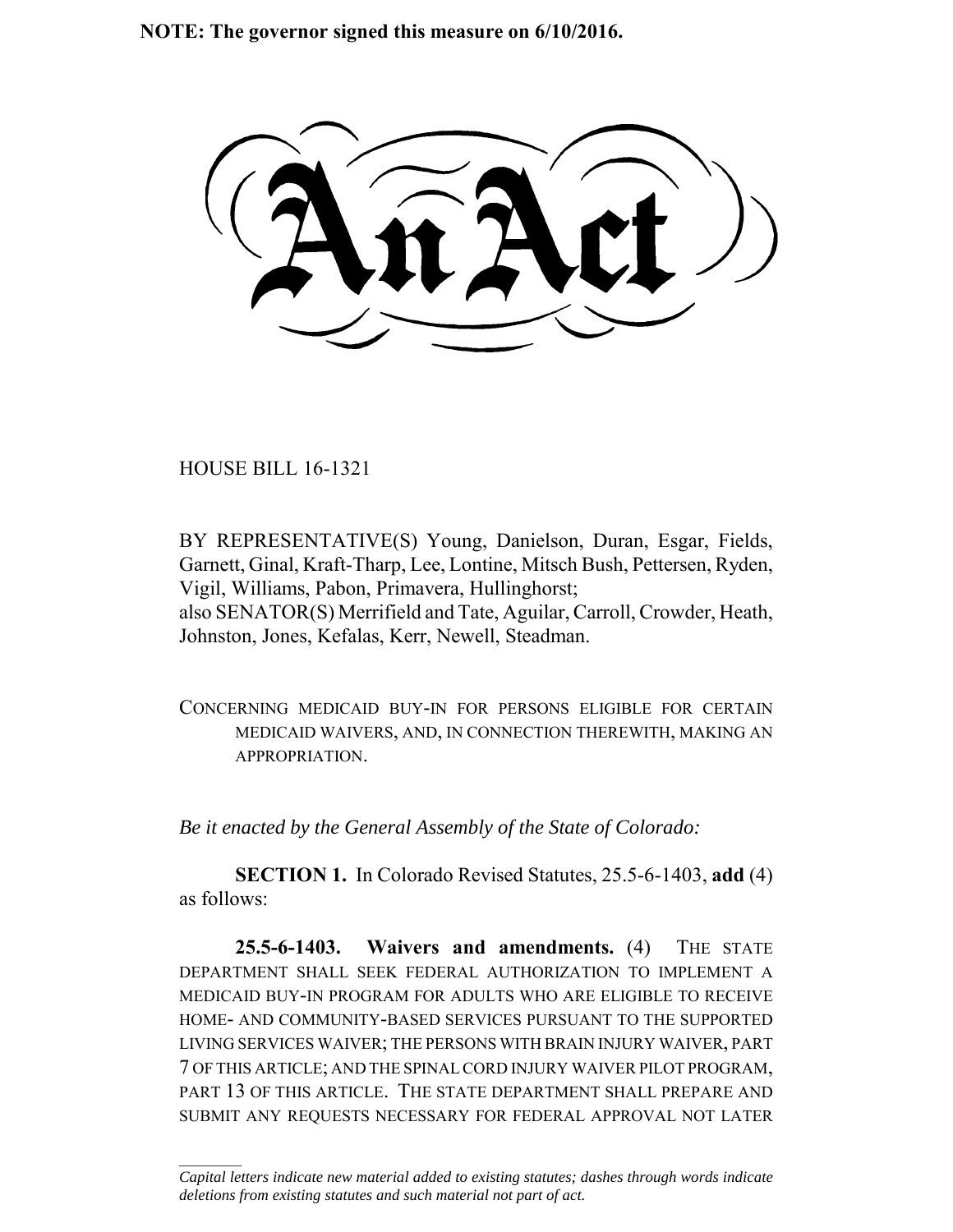THAN JANUARY 1, 2017, AND SHALL IMPLEMENT THE MEDICAID BUY-IN PROGRAM PURSUANT TO THIS SUBSECTION (4) NOT LATER THAN THREE MONTHS AFTER RECEIVING FEDERAL APPROVAL.

**SECTION 2. Appropriation.** (1) For the 2016-17 state fiscal year, \$13,803 is appropriated to the department of health care policy and financing for use by the executive director's office. This appropriation is from the hospital provider fee cash fund created in section 25.5-4-402.3 (4) (a), C.R.S. To implement this act, the office may use this appropriation for Medicaid management information system maintenance and projects.

(2) For the 2016-17 state fiscal year, the general assembly anticipates that the department of health care policy and financing will receive \$124,224 in federal funds for Medicaid management information system maintenance and projects. The appropriation in subsection (1) of this section is based on the assumption that the department will receive this amount of federal funds.

**SECTION 3. Safety clause.** The general assembly hereby finds,